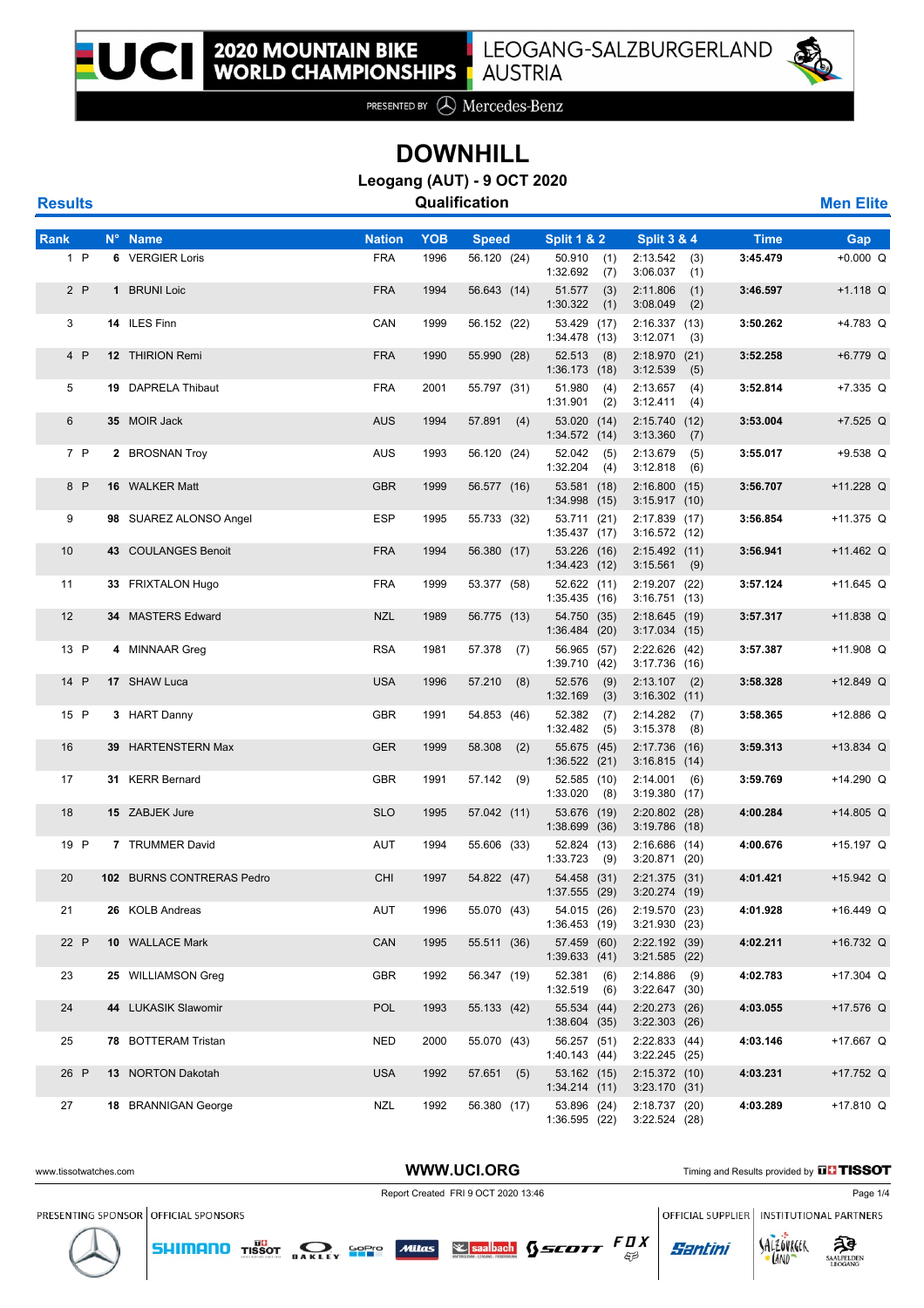

PRESENTED BY **A** Mercedes-Benz

## **DOWNHILL**

**Leogang (AUT) - 9 OCT 2020**

**Results Qualification Men Elite**

| Rank | N° Name               | Nation     | ҮОВ  | <b>Speed</b> | <b>Split 1 &amp; 2</b>          | <b>Split 3 &amp; 4</b>             | Time     | Gap         |
|------|-----------------------|------------|------|--------------|---------------------------------|------------------------------------|----------|-------------|
| 28   | 45 CRUZ Lucas         | CAN        | 2001 | 56.152 (22)  | 53.918 (25)<br>1:40.259(45)     | 2:22.872(45)<br>$3:22.602$ (29)    | 4:03.422 | +17.943 Q   |
| 29 P | 11 PIERRON Baptiste   | <b>FRA</b> | 1993 | 52.941 (60)  | 54.111 (27)<br>1:36.858(23)     | 2:20.480 (27)<br>$3:20.895$ (21)   | 4:03.695 | $+18.216$ Q |
| 30   | 60 FISCHBACH Johannes | <b>GER</b> | 1988 | 54.271 (53)  | 54.765 (36)<br>1:39.090(39)     | 2:22.157(38)<br>$3:23.439$ (33)    | 4:03.843 | +18.364 Q   |
| 31   | 49 WEBER Basil        | SUI        | 1992 | 57.548 (6)   | 56.519 (54)<br>1:40.904(50)     | 2:22.942 (46)<br>3:23.292 (32)     | 4:03.940 | $+18.461$ Q |
| 32   | 27 DICKSON Jacob      | <b>IRL</b> | 1997 | 54.606 (50)  | 55.822 (46)<br>1:38.492(34)     | 2:22.467(41)<br>$3:23.515$ (34)    | 4:04.598 | +19.119 Q   |
| 33   | 30 ROJCEK Adam        | <b>SVK</b> | 1998 | 55.416 (37)  | 55.352 (41)<br>$1:38.759$ (37)  | 2:21.478 (34)<br>3:24.792(35)      | 4:05.870 | $+20.391$ Q |
| 34   | 53 SEHNAL Stanislav   | <b>CZE</b> | 1994 | 55.990 (28)  | 58.477 (67)<br>1:41.001(52)     | 2:22.073 (37)<br>$3:21.989$ (24)   | 4:06.028 | $+20.549$ Q |
| 35   | 20 ESTAQUE Thomas     | <b>FRA</b> | 1996 | 56.023 (27)  | 55.331 (40)<br>1:38.360(33)     | 2:21.385 (32)<br>$3:22.468$ (27)   | 4:06.387 | +20.908 Q   |
| 36   | 22 MULALLY Neko       | <b>USA</b> | 1993 | 56.055 (26)  | 54.363 (29)<br>1:39.106(40)     | 2:21.581(35)<br>3:25.351(38)       | 4:06.526 | +21.047 Q   |
| 37   | 47 VIEIRA Roger       | <b>BRA</b> | 1994 | 52.625 (61)  | 56.343 (52)<br>1:40.933(51)     | 2:26.374 (54)<br>3:24.847(36)      | 4:06.813 | $+21.334$ Q |
| 38   | 50 KRAL Antonin       | <b>CZE</b> | 1996 | 54.791 (48)  | 57.478 (61)<br>1:42.237(57)     | 2:24.895 (52)<br>3:26.571(42)      | 4:07.276 | +21.797 Q   |
| 39   | 84 CAROLI Jerome      | SUI        | 1995 | 54.120 (54)  | 53.737 (22)<br>$1:37.501$ (28)  | 2:21.337 (29)<br>3:25.170(37)      | 4:07.736 | +22.257 Q   |
| 40   | 83 FITZGERALD Henry   | CAN        | 1998 | 55.195 (40)  | 54.413 (30)<br>1:37.334(26)     | $2:20.218$ (25)<br>3:27.685(44)    | 4:09.350 | $+23.871$ Q |
| 41   | 88 LEHMANN Hannes     | <b>GER</b> | 2001 | 51.647 (67)  | 57.492 (62)<br>1:41.609(55)     | 2:27.096 (56)<br>3:26.879(43)      | 4:09.546 | +24.067 Q   |
| 42   | 72 NIEDERBERGER Noel  | SUI        | 1995 | 54.000 (55)  | 56.582 (56)<br>1:40.290(46)     | 2:22.413(40)<br>3:27.939(45)       | 4:10.180 | +24.701 Q   |
| 43 P | 23 GWIN Aaron         | <b>USA</b> | 1987 | 57.075 (10)  | $1:01.284$ (72)<br>1:44.354(61) | 2:26.735(55)<br>3:28.621(46)       | 4:10.216 | +24.737 Q   |
| 44   | 48 BERGINC Luka       | <b>SLO</b> | 1997 | 55.958 (30)  | 55.301 (39)<br>1:38.878 (38)    | $2:21.346$ (30)<br>$3:25.418$ (39) | 4:10.817 | $+25.338$ Q |
| 45 P | 32 WILSON Reece       | <b>GBR</b> | 1996 | 55.542 (34)  | 1:12.695(87)<br>1:53.389 (77)   | 2:35.091 (72)<br>3:31.505(50)      | 4:11.344 | $+25.865$ Q |
| 46   | 38 REVELLI Loris      | <b>ITA</b> | 1997 | 56.315 (20)  | 53.873 (23)<br>1:37.497(27)     | 2:19.960(24)<br>$3:30.993$ (48)    | 4:11.798 | $+26.319$ Q |
| 47   | 41 A'HERN Kye         | <b>AUS</b> | 2001 | 57.960 (3)   | 54.650 (33)<br>1:37.321(25)     | 2:18.463(18)<br>$3:26.008$ (40)    | 4:11.897 | $+26.418$ Q |
| 48   | 24 HATTON Charlie     | <b>GBR</b> | 1998 | 56.610 (15)  | 54.675 (34)<br>1:48.433(69)     | 2:30.634(65)<br>$3:30.004$ (47)    | 4:12.648 | $+27.169$ Q |
| 49   | 65 KOHUT Denis        | <b>SVK</b> | 1997 | 53.880 (56)  | 56.568 (55)<br>1:40.680(48)     | 2:24.706 (51)<br>3:26.214(41)      | 4:13.003 | $+27.524$ Q |
| 50   | 42 BARANEK Rastislav  | <b>SVK</b> | 1995 | 55.195 (40)  | 53.681 (20)<br>1:45.167(63)     | 2:27.538(60)<br>$3:32.379$ (52)    | 4:13.715 | +28.236 Q   |
| 51   | 69 JAMIESON Elliot    | CAN        | 2001 | 53.761 (57)  | 54.543 (32)<br>1:40.539(47)     | 2:24.426 (50)<br>3:31.534(51)      | 4:14.680 | +29.201 Q   |
| 52   | 56 VIEIRA Douglas     | <b>BRA</b> | 1998 | 51.455 (70)  | 55.415 (42)<br>1:38.050(31)     | 2:22.756 (43)<br>3:33.781(54)      | 4:15.360 | +29.881 Q   |
| 53   | 95 BAECHLER Yannick   | SUI        | 2001 | 50.051 (75)  | 55.147 (38)<br>1:38.279 (32)    | 2:24.369 (49)<br>3:34.589(56)      | 4:16.205 | +30.726 Q   |
| 54   | 37 WEBER Lutz         | SUI        | 1992 | 54.668 (49)  | 56.356 (53)<br>1:41.076 (53)    | 2:23.126(47)<br>3:33.017(53)       | 4:18.123 | $+32.644$ Q |

**SHIMANO** TISSOT **DAKLEY SPPP** Mitras **Separately** SSCOTT  $FQX$ 



**LAND** 

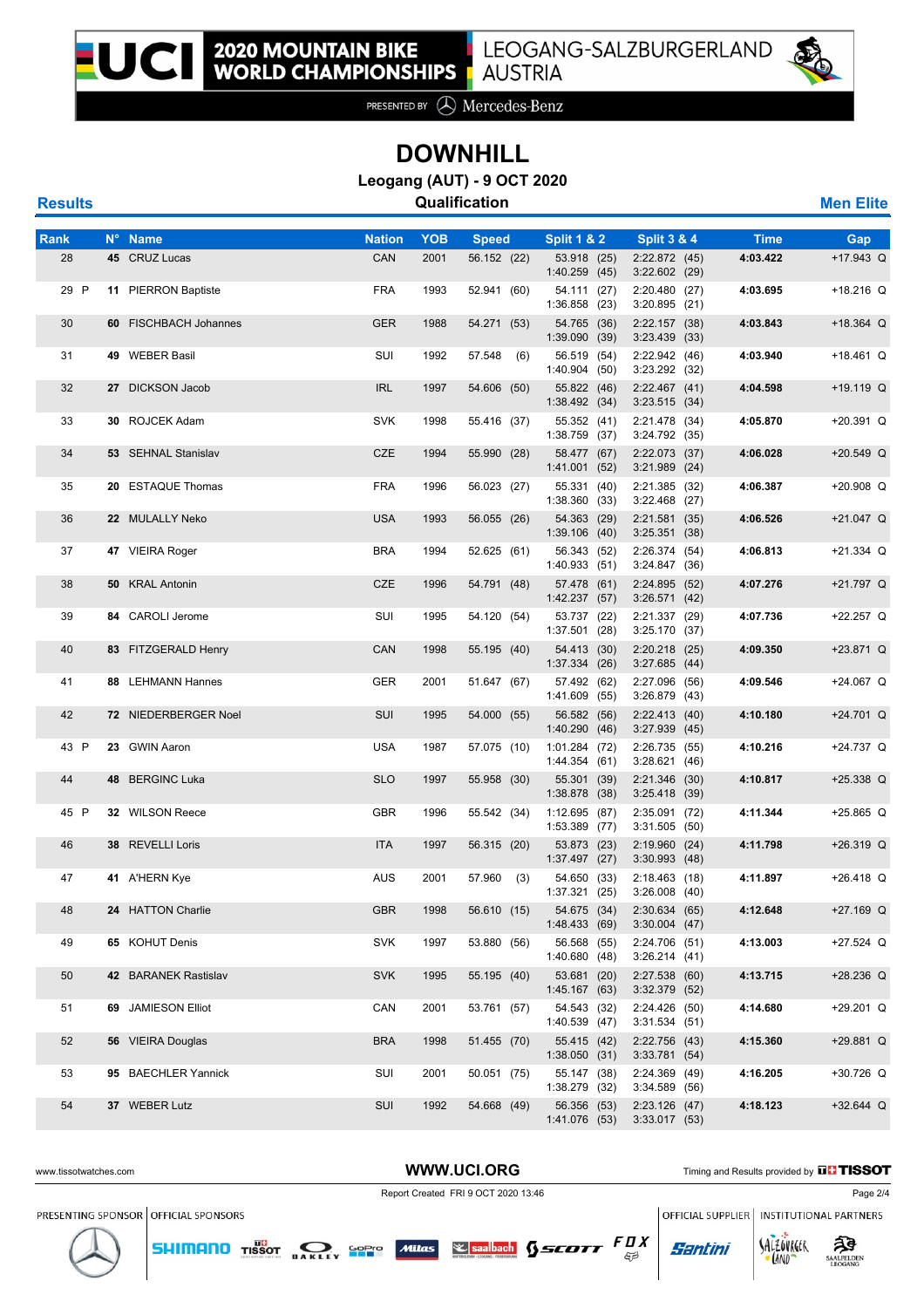

PRESENTED BY **A** Mercedes-Benz

## **DOWNHILL**

**Leogang (AUT) - 9 OCT 2020**

| <b>Men Elite</b> |
|------------------|
|                  |

| Rank | N° Name                         | <b>Nation</b> | <b>YOB</b> |                             |                                        | <b>Split 3 &amp; 4</b>            |                         |                    |
|------|---------------------------------|---------------|------------|-----------------------------|----------------------------------------|-----------------------------------|-------------------------|--------------------|
| 55   | 51 MAURER Simon                 | <b>GER</b>    | 2000       | <b>Speed</b><br>55.227 (38) | <b>Split 1 &amp; 2</b><br>1:04.312(80) | 2:30.969 (66)                     | <b>Time</b><br>4:18.661 | Gap<br>$+33.182$ Q |
|      |                                 |               |            |                             | 1:47.887 (68)                          | 3:34.640 (57)                     |                         |                    |
| 56   | 52 ERLANGSEN Theo               | <b>RSA</b>    | 1995       | 54.977 (45)                 | 56.095 (48)<br>1:49.538 (73)           | $2:34.098$ (71)<br>3:37.247(61)   | 4:19.058                | +33.579 Q          |
| 57   | 46 MASTERS Wyn                  | NZL           | 1987       | 55.542 (34)                 | 1:10.021(86)<br>1:53.250 (76)          | 2:35.614(74)<br>3:37.623(62)      | 4:19.384                | $+33.905$ Q        |
| 58   | 58 ALVES de BORBA Lucas Eduardo | <b>BRA</b>    | 1995       | 52.540 (63)                 | 57.341 (59)<br>1:44.607 (62)           | 2:28.721(62)<br>3:34.454(55)      | 4:19.662                | $+34.183$ Q        |
| 59   | 29 GUTIERREZ VILLEGAS Rafael    | COL           | 1994       | 54.362 (52)                 | 55.996 (47)<br>1:41.694 (56)           | 2:25.912 (53)<br>3:36.081(58)     | 4:19.891                | $+34.412$ Q        |
| 60   | 79 MAUSER Stefan                | <b>AUT</b>    | 1990       | 51.674 (65)                 | 57.969 (64)<br>1:43.796 (60)           | 2:27.905(61)<br>$3:36.807$ (59)   | 4:20.161                | $+34.682$ Q        |
| 61   | 80 LAMM Nico                    | <b>GER</b>    | 1999       | 50.232 (74)                 | 57.059 (58)<br>1:43.278 (59)           | 2:29.377 (63)<br>3:38.085(65)     | 4:20.178                | +34.699 Q          |
| 62   | 40 HANNAH Michael               | <b>AUS</b>    | 1983       | 58.624<br>(1)               | 52.800 (12)<br>1:34.107(10)            | 2:14.550<br>(8)<br>3:38.341(66)   | 4:20.558                | +35.079 Q          |
| 63   | 100 FOLVARCNY Petr              | CZE           | 1999       | 52.568 (62)                 | 58.452 (66)<br>1:45.315 (64)           | 2:29.949<br>(64)<br>3:37.642(63)  | 4:20.570                | +35.091 Q          |
| 64   | 67 CAMARGO GIOVANNINI Gabriel   | <b>BRA</b>    | 1992       | 50.943 (72)                 | 58.289 (65)<br>1:41.417(54)            | 2:27.365 (58)<br>3:40.159<br>(69) | 4:22.042                | $+36.563$ Q        |
| 65   | 92 STEINER Julian               | <b>GER</b>    | 1994       | 56.875 (12)                 | 1:03.623(78)<br>1:48.974 (70)          | 2:31.744 (68)<br>3:38.078<br>(64) | 4:22.429                | $+36.950$ Q        |
| 66   | 64 CHARVAT Matej                | <b>CZE</b>    | 1985       | 54.576 (51)                 | 54.933 (37)<br>1:37.755(30)            | 2:21.429<br>(33)<br>3:37.226(60)  | 4:23.030                | $+37.551$ Q        |
| 67   | 55 ALCANTAR de los REYES Fabian | MEX           | 2000       | 51.483 (68)                 | 58.918 (68)<br>1:46.111(66)            | 2:31.473 (67)<br>3:39.679<br>(68) | 4:24.006                | +38.527 Q          |
| 68   | 28 PALAZZARI Davide             | <b>ITA</b>    | 1995       | 55.227 (38)                 | 55.526 (43)<br>1:39.841(43)            | 2:23.281(48)<br>3:41.374 (70)     | 4:33.673                | +48.194 Q          |
| 69   | 70 BONTA Remus-Cristian         | ROU           | 1996       | 47.345 (83)                 | 1:07.760 (84)<br>1:55.806(80)          | 2:42.986<br>(77)<br>3:48.384 (74) | 4:36.678                | +51.199 Q          |
| 70   | 76 ERIKSSON Adam                | <b>SWE</b>    | 1999       | 51.238 (71)                 | 1:00.631(71)<br>1:49.317(71)           | 2:36.444(75)<br>3:48.053(73)      | 4:37.267                | +51.788 Q          |
| 71   | 90 VIRTIC Ales                  | <b>SLO</b>    | 1992       | 51.674 (65)                 | 56.248 (50)<br>1:46.469 (67)           | 2:33.334 (69)<br>3:48.945<br>(75) | 4:37.295                | +51.816 Q          |
| 72   | 81 VELASCO Niko                 | <b>RSA</b>    | 1999       | 51.483 (68)                 | 1:06.426(81)<br>$1:52.465$ (74)        | 2:37.391 (76)<br>3:54.515(76)     | 4:39.399                | +53.920 Q          |
| 73   | 86 SCHNOLLER Kilian             | AUT           | 2001       | 50.493 (73)                 | 56.193 (49)<br>1:40.794 (49)           | 2:27.310 (57)<br>3:39.619 (67)    | 4:39.527                | $+54.048$ Q        |
| 74   | 21 MARIN Alex                   | <b>ESP</b>    | 1997       | 53.318 (59)                 | 54.281 (28)<br>$1:37.266$ (24)         | 2:21.714 (36)<br>3:47.152 (72)    | 4:43.282                | +57.803 Q          |
| 75 P | 9 HARRISON Charlie              | USA           | 1997       | 56.184 (21)                 | 1:31.943 (88)<br>2:14.621 (87)         | 2:56.770 (86)<br>4:04.848 (81)    | 4:46.832                | $+1:01.353$ Q      |
| 76   | 99 JONSSON Sharjah              | <b>RSA</b>    | 1999       | 49.315 (78)                 | 59.540 (70)<br>1:49.482 (72)           | 2:35.501(73)<br>3:56.118 (77)     | 4:49.091                | $+1:03.612$ Q      |
| 77   | 66 KIRSIPUU Hendrik             | EST           | 1993       | 46.685 (85)                 | 1:07.008 (82)<br>1:56.747 (82)         | 2:47.957 (80)<br>4:02.682 (79)    | 4:50.142                | $+1:04.663$ Q      |
| 78   | 73 HAFNER Matthias              | <b>GER</b>    | 1991       | 48.382 (79)                 | 59.146 (69)<br>1:46.097 (65)           | 2:33.701 (70)<br>3:43.611(71)     | 4:50.949                | $+1:05.470$ Q      |
| 79   | 103 ISTVANDI Akos               | ROU           | 1991       | 48.047 (80)                 | 1:08.199 (85)<br>1:59.816 (85)         | 2:51.392 (84)<br>4:03.748 (80)    | 4:53.688                | $+1:08.209$ Q      |
| 80   | 96 LENTHAR Gabor                | <b>HUN</b>    | 1986       | 49.390 (77)                 | $1:03.574$ (77)<br>1:55.403 (78)       | 2:44.166 (79)<br>4:06.741 (82)    | 4:53.970                | $+1:08.491$ Q      |
| 81   | 94 LANFREDI Gabriel Imseis      | <b>BRA</b>    | 1991       | 45.805 (86)                 | 1:03.642 (79)<br>1:53.131(75)          | 2:43.291 (78)<br>4:08.351 (83)    | 5:00.686                | $+1:15.207$        |





Santini



**LAND**